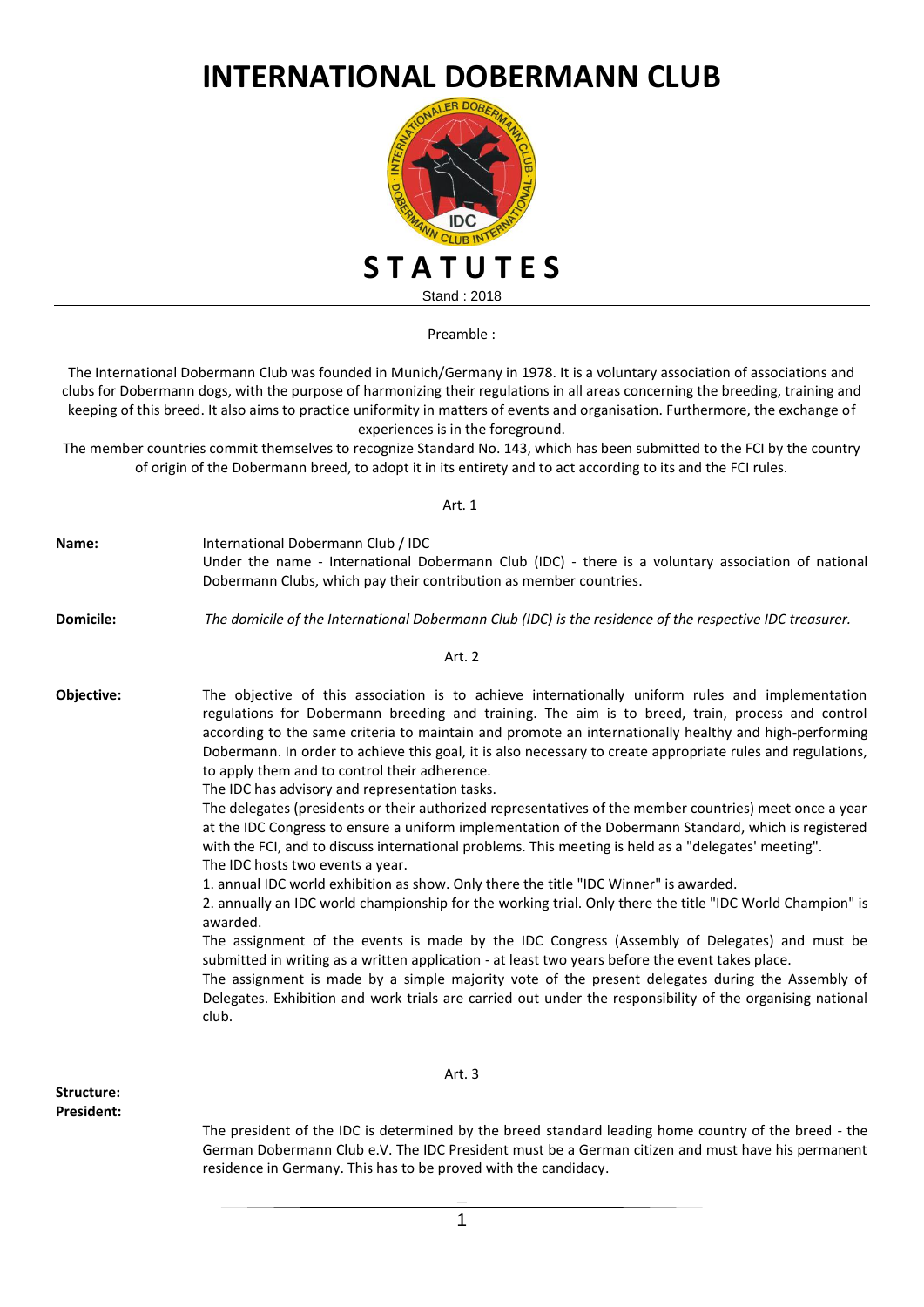# **INTERNATIONAL DOBERMANN CLUB**



Stand : 2018

### **Presidium**:

The other members of the Presidium are appointed by the IDC Presidium. In addition to the IDC President, the Presidium includes the following personal representatives and offices:

- IDC Vice President
- IDC Secretary
- Cashier
- Breeding warden (must come from the home country of the breed and a breed specialist judge)
- Working warden (must be a working trial judge)

The duties of vice president and treasurer may be in the same hands. All functions are performed on a voluntary basis. The areas of activity are defined in rules of procedure.

Art. 4

### **Membership:**

Any national Dobermann club affiliated to a national kennel club, which in turn is a member of the Féderation Cynologique International / FCI, can become a member. The membership must be applied for in writing - by means of a given membership form - to the secretary. This form must be forwarded to the administrative office / secretariat of the IDC for data collection. Each member country is represented by its president/chairman, who is also the delegate of the national Dobermann Club. Each member country has 2 (two) votes, exception: 2 member countries of the same nation. Two clubs of the same nation can also be members, if the preceding regulations and obligations of these statutes are fulfilled. In this case the right to vote is shared (per member = 1 vote) Membership for same countries is limited to a maximum of two. The membership of individuals is excluded and not bound to one person.

It is possible to elect a so-called "honorary president" upon application after an IDC president has retired from office (e.g. age reasons). The honorary president has the right to delegate, a veto right and, like a member country, two votes. Membership ends with written notice, which must be sent to the IDC secretary by registered letter by 30.09. of the current year at the latest. Furthermore, a membership can be terminated by the IDC if a member country or its delegate acts to the detriment of the IDC or violates these statutes.

#### Art. 5

#### **Delegates & Assembly:**

Delegates are the respective chairmen/presidents of a member country or their representatives appointed in writing. The power of representation is always valid only for the date indicated.

Once a year - on the occasion of the IDC Congress - a delegates' meeting is held, where the delegates meet and discuss.

This Congress is organised under the responsibility of the IDC Secretary, by the member country, which also organises the respective World Exposition (IDC DAYS).

The Assembly of Delegates determines, among other things, the next venue of the Congress and events, based on the applications received.

The respective member country is entitled to participate, provided that the membership fee is paid on time and all obligations and regulations have been complied with.